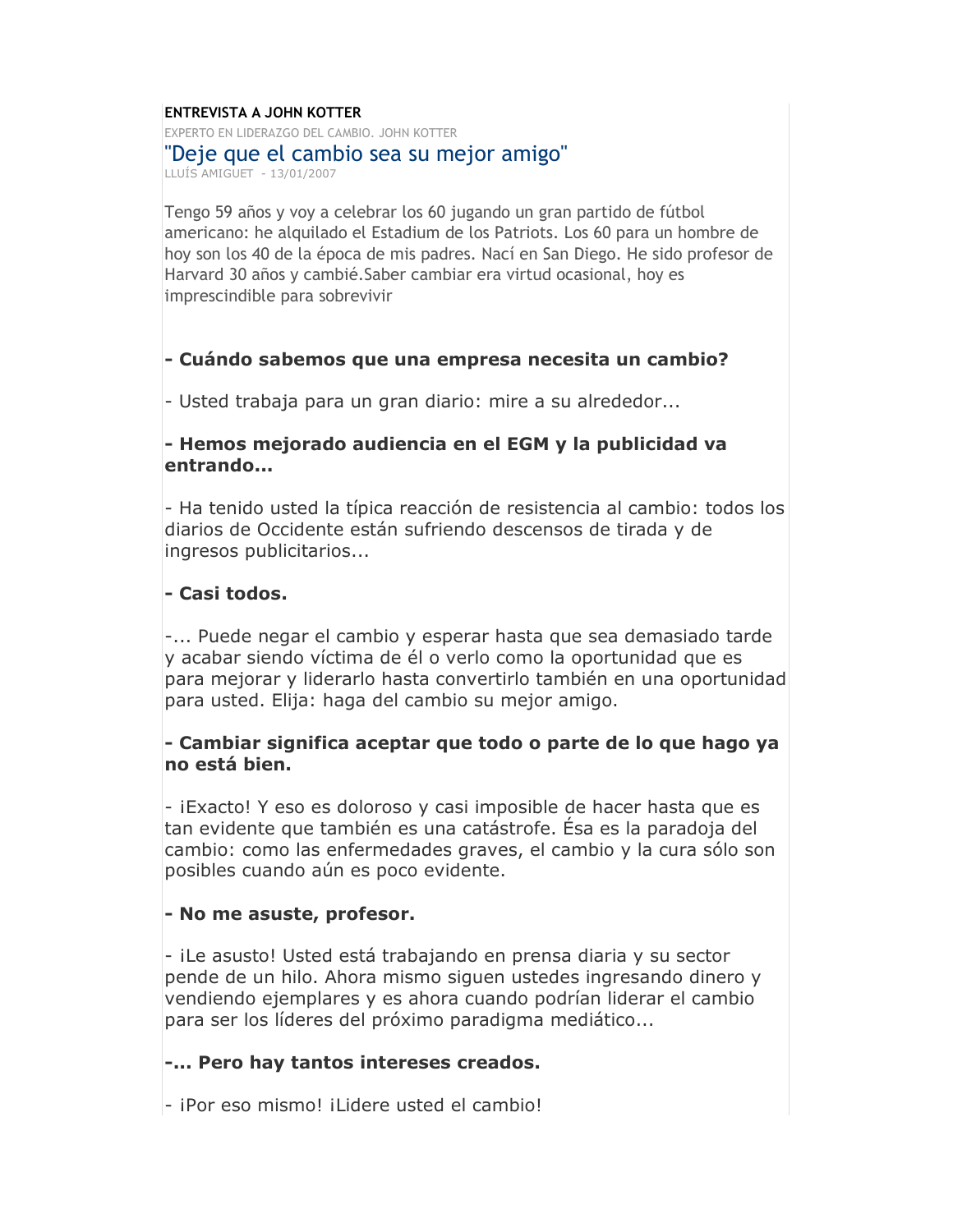## - ¿¿¿Yo??? iVirgencita que me quede como estoy!

?¿ -

- Se dice aquí para expresar que el mejor milagro a menudo es sequir iqual de enfermo.

- iÉsa es la otra actitud errónea!

## - Ya, ya.

- Es un proverbio milenario seguramente que ya no tiene sentido. El cambio hoy es uniformemente acelerado. Su diario puede tener

125 años, pero puede dejar de ser rentable en 125 días. La tecnología de la información hace que los negocios, las tendencias, las modas, los hábitos se conviertan en obsoletos en cada vez menos tiempo.

## - Si hasta el invierno parece obsoleto.

- El cambio climático es un excelente ejemplo de lo que hablamos. Cuando ya sea totalmente evidente será demasiado tarde para poder evitar la catástrofe.

### - Los humanos somos así.

- Cierto, pero si no nos adaptamos a la velocidad endiablada que hemos imprimido a la creación, nosotros seremos las primeras víctimas de nuestros propios cambios.

## - ¿A qué se refiere?

- La disposición a cambiar las cosas ya no es una necesidad ocasional dentro de una tradición milenaria, sino una aptitud imprescindible para sobrevivir como especie. Y en el mundo empresarial de la sociedad digital se ha convertido ya en "la" aptitud para ganar.

#### - ¿Y usted cómo se lo aplica? ¿Acaso no lleva toda su carrera viviendo de ser el profeta del cambio de la Harvard Business School?

- iYo he dado la vuelta a mi carrera! Fui profesor de la Harvard Business School 30 años y había escrito 16 libros, algunos considerados de referencia en la investigación organizacional sobre cambio en la empresa...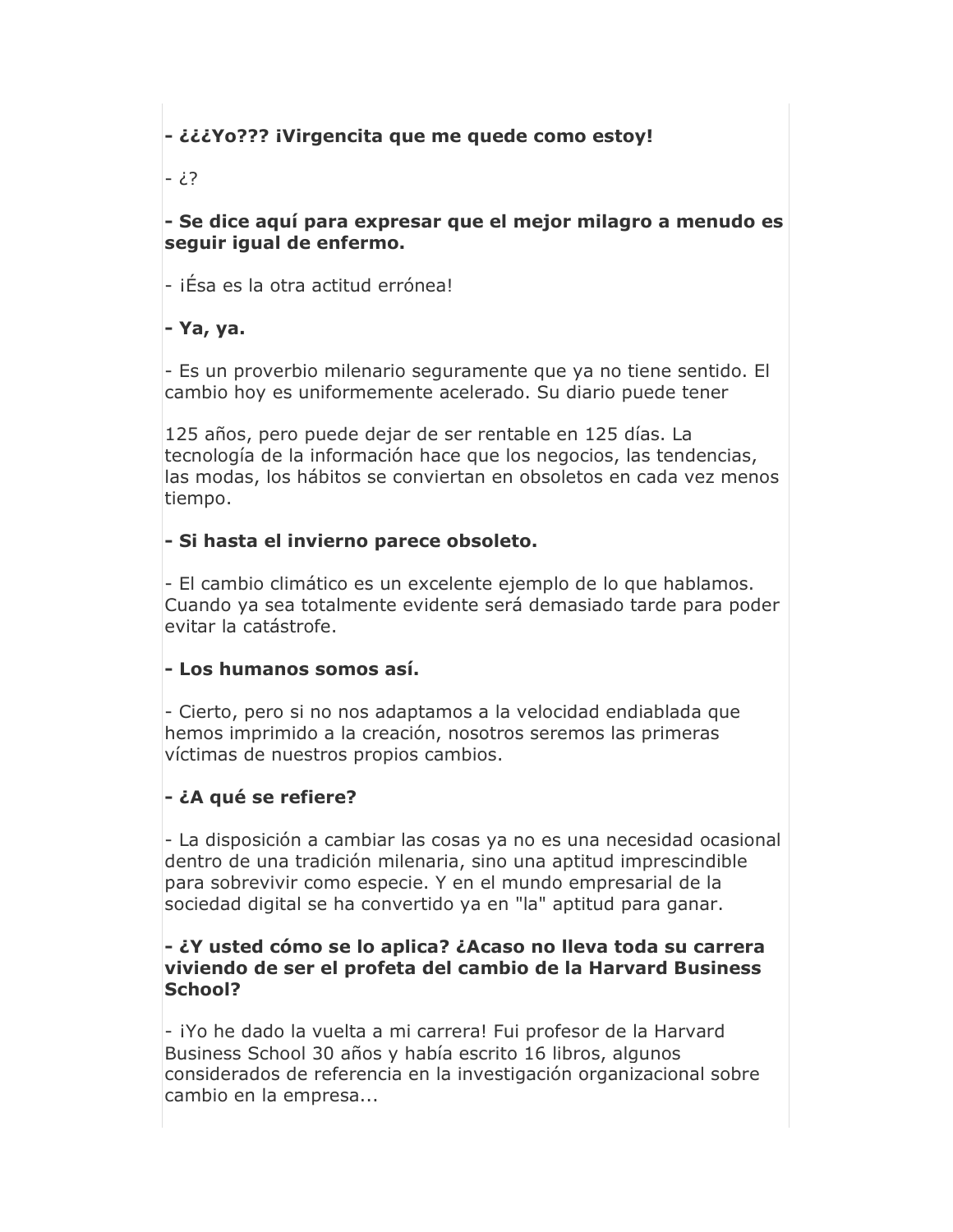### - Me consta.

- Eran sesudos: con profusión de notas a pie de página y gran aparato bibliográfico.

## - De los que todo el mundo cita y nadie lee.

- Por eso he cambiado: mi último libro, Our iceberg is melting, es un cuento sobre pingüinos...

## - Sí que es un cambio.

- El cambio es que ahora me leen todos.

### - ¿Y antes no?

- Antes mis libros tenían público especializado. En EE. UU. la tirada media de un libro es de 2.000 ejemplares; yo ya he vendido más de 50.000 de mis pingüinos y apenas ha salido a las librerías. Y ahora me leen los qurús empresariales y los niños del colegio.

## - ¿Y eso es lo que quería?

- En el fondo sigo haciendo lo mismo, como sucede en todos los buenos cambios, pero de una manera mejor: todo lo que he aprendido sobre las empresas lo he vertido en explicar el cambio en estos pingüinos.

### - Y además venderá más libros.

- No lo hago por dinero. He ganado más dinero del que podrán gastarse mis nietos. Lo hago porque quiero ayudar a 200 millones de personas, a los que he calculado que debe llegar mi fábula, a mejorar sus vidas.

### - ¿Es posible?

- Creo en el poder de las emociones y de una buena historia. Y una historia cargada de emoción es invencible. Los cambios duraderos sólo surgen a partir de las emociones: "Ver-sentir-cambiar". Ésa es la secuencia.

### - ¿Y cómo se consigue inculcar el cambio?

- Creas el sentimiento de urgencia comunicando más que nunca: hablando con todos de todo incansablemente.

### - Suele ser al revés.